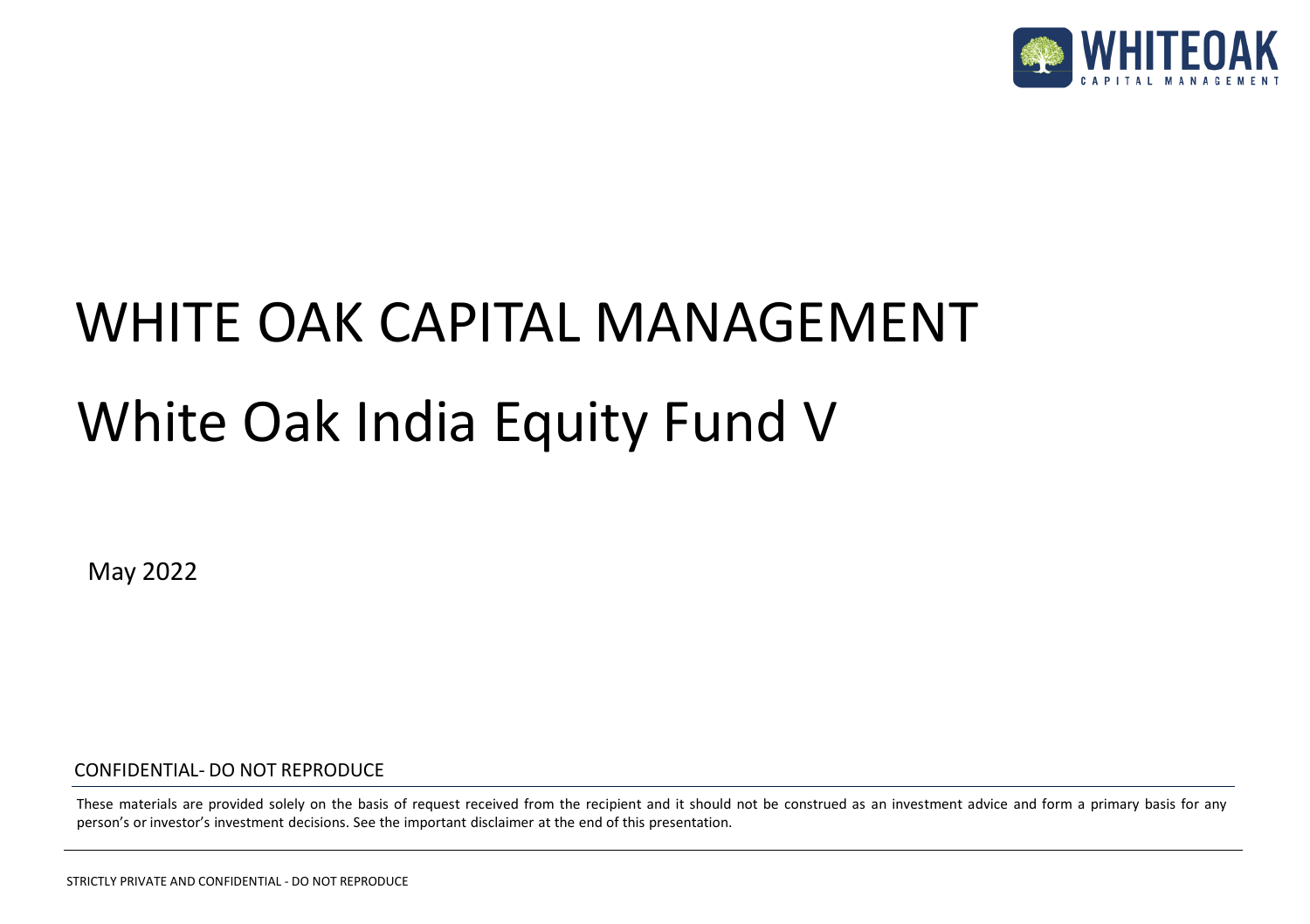## Fund Performance



**S&P BSE 150 S&P BSE 250**

-3.7% -4.9% -8.1%

-3.3% -2.4% -6.2%

**Small cap**

**Mid cap**

### 18 February 2022 – 31 May 2022, for Class A shares

|                   | <b>Fund</b> | <b>Benchmark %</b><br><b>BSE 500 TR</b> | <b>Excess Returns</b><br>(bps) | <b>S&amp;P BSE 100</b><br>Large cap |
|-------------------|-------------|-----------------------------------------|--------------------------------|-------------------------------------|
| May 2022          | $-6.2%$     | $-4.2%$                                 | $-201$                         | $-3.7%$                             |
| S.I. (Cumulative) | $-7.3%$     | $-3.4%$                                 | $-398$                         | $-3.3%$                             |

| <sup>1</sup> All indices are Net Total Return. Performance related information provided herein is not verified by SEBI. The performance is net of all fees and expenses for Class A shares. Past |  |
|--------------------------------------------------------------------------------------------------------------------------------------------------------------------------------------------------|--|
| performance is not a reliable indicator of future results.                                                                                                                                       |  |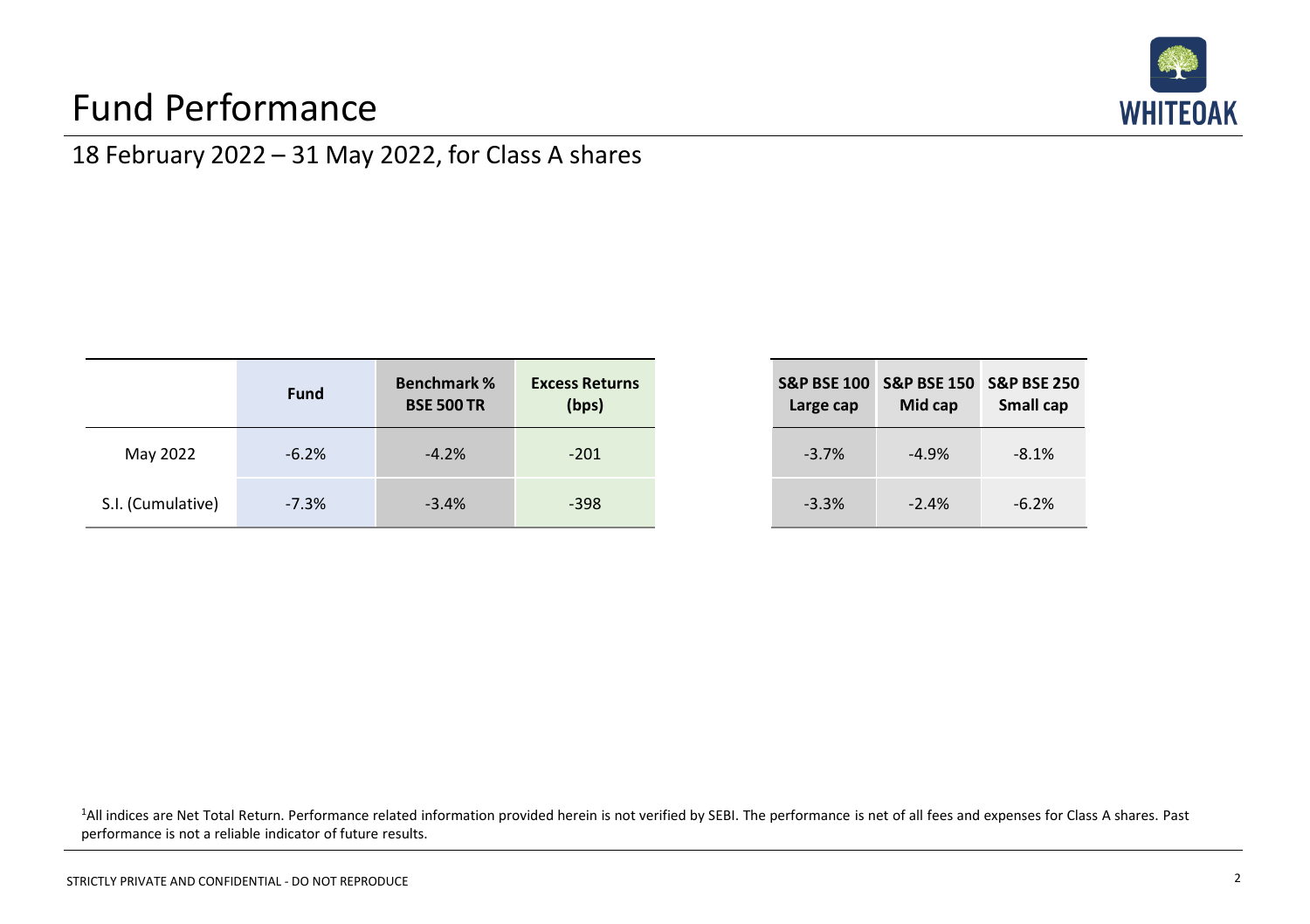# **WHITE**

# Market Cap Attribution Analysis

### Stock selection drives performance : 18 February 2022 – 31 May 2022

#### **Attribution by Market Cap<sup>1</sup>**



|                     | Fund                     |                        |                          | Benchmark              |                            | Attribution                  |                                           |  |
|---------------------|--------------------------|------------------------|--------------------------|------------------------|----------------------------|------------------------------|-------------------------------------------|--|
|                     | Average<br>Weight<br>(%) | Total<br>Return<br>(%) | Average<br>Weight<br>(%) | Total<br>Return<br>(%) | Selection<br>Effect<br>(%) | Allocation<br>Effect<br>(% ) | <b>Total</b><br><b>Attribution</b><br>(%) |  |
| Large Cap           | 56.1                     | $-7.2$                 | 78.0                     | $-3.3$                 | $-2.3$                     | $-0.1$                       | $-2.4$                                    |  |
| Mid Cap             | 20.0                     | $-5.0$                 | 14.5                     | $-2.4$                 | $-0.6$                     | 0.2                          | $-0.4$                                    |  |
| Small Cap           | 14.8                     | $-3.7$                 | 7.4                      | $-5.9$                 | 0.3                        | $-0.1$                       | 0.2                                       |  |
| Cash/Futures/Others | 9.1                      | 0.0                    | 0.0                      | 0.0                    | ÷,                         | $\overline{\phantom{a}}$     | 0.7                                       |  |
| Total               | 100.0                    | $-5.2$                 | 100.0                    | $-3.4$                 | $-2.6$                     | 0.7                          | $-1.9$                                    |  |

**<sup>1</sup>**Bloomberg Attribution Analysis. Performance is gross of fees, taxes and expenses. Market Cap Classification as per Securities and Exchange Board of India (SEBI) guidelines for Mutual Funds. Performance related information provided herein is not verified by SEBI. Past performance is not a reliable indicator of future results.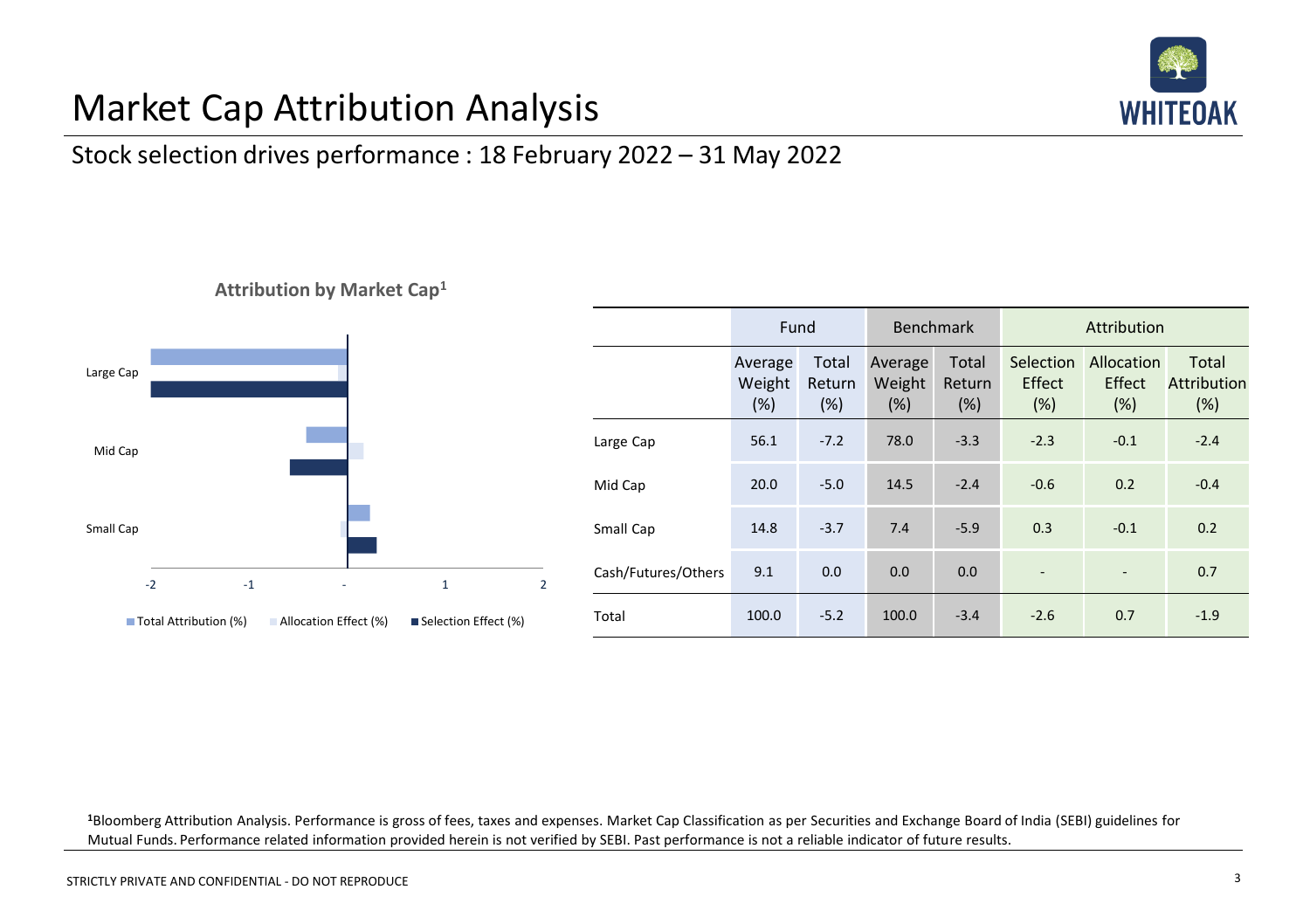

## Sector Attribution Analysis

#### Stock selection drives performance : 18 February 2022 – 31 May 2022



| Sector                  | Fund                     |                        | <b>Benchmark</b>            |                        | Attribution   |                                       |                              |
|-------------------------|--------------------------|------------------------|-----------------------------|------------------------|---------------|---------------------------------------|------------------------------|
|                         | Average<br>Weight<br>(%) | Total<br>Return<br>(%) | Average<br>Weight<br>$(\%)$ | Total<br>Return<br>(%) | Effect<br>(%) | Selection Allocation<br>Effect<br>(%) | Total<br>Attributio<br>n (%) |
| Comm Services           | 3.1                      | $-5.4$                 | 2.9                         | $-5.5$                 | 0.0           | 0.0                                   | 0.0                          |
| Consumer Disc           | 14.6                     | $-4.7$                 | 8.2                         | $-2.1$                 | $-0.5$        | 0.2                                   | $-0.3$                       |
| <b>Consumer Staples</b> | 4.8                      | $-2.1$                 | 7.5                         | 6.1                    | $-0.4$        | $-0.2$                                | $-0.6$                       |
| Energy                  | 0.0                      | 0.0                    | 9.9                         | 6.2                    | 0.0           | $-0.9$                                | $-0.9$                       |
| Financials              | 27.7                     | $-4.5$                 | 28.8                        | $-5.5$                 | 0.3           | 0.0                                   | 0.3                          |
| Health Care             | 6.8                      | $-6.8$                 | 5.4                         | $-5.6$                 | $-0.2$        | 0.0                                   | $-0.2$                       |
| Industrials             | 6.0                      | $-7.9$                 | 7.3                         | $-2.7$                 | $-0.3$        | 0.0                                   | $-0.2$                       |
| <b>Information Tech</b> | 16.4                     | $-10.2$                | 13.7                        | $-11.2$                | 0.4           | $-0.3$                                | 0.0                          |
| Materials               | 10.9                     | $-9.6$                 | 10.7                        | $-7.3$                 | $-0.2$        | $-0.1$                                | $-0.3$                       |
| Real Estate             | 0.5                      | 21.7                   | 0.8                         | $-7.3$                 | 0.2           | 0.0                                   | 0.2                          |
| Utilities               | 0.0                      | 0.0                    | 4.7                         | 11.8                   | 0.0           | $-0.6$                                | $-0.6$                       |
| Cash/Futures/Others     | 9.1                      | 0.0                    | 0.0                         | 0.0                    |               |                                       | 0.7                          |
| Total                   | 100.0                    | $-5.2$                 | 100.0                       | $-3.4$                 | $-0.6$        | $-1.2$                                | $-1.9$                       |

<sup>1</sup> Bloomberg Attribution Analysis: GICS Classification. Performance is gross of fees, taxes and expenses. Performance related information provided herein is not verified by SEBI. Past performance is not a reliable indicator of future results.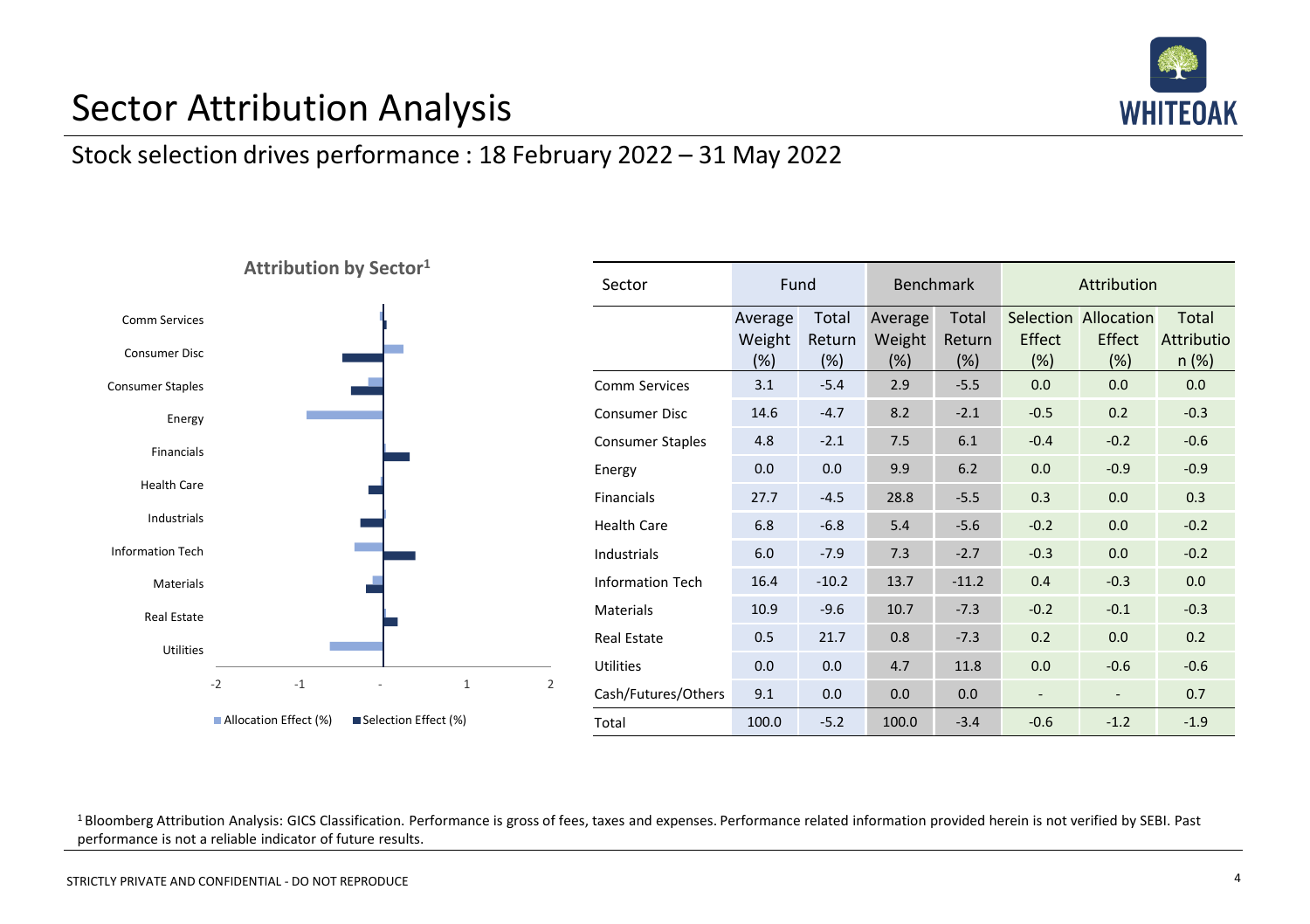

# Fund Performance

## Top 10 contributors and detractors for 18 February 2022 – 31 May 2022

| <b>Top 10 Contributors</b> | <b>Ending</b><br>Weight (%) | $(\%)$  | <b>Total Return Contribution</b><br>to Alpha (bps) |
|----------------------------|-----------------------------|---------|----------------------------------------------------|
|                            |                             |         |                                                    |
| Cipla                      | 2.3                         | $+9.2$  | $+33$                                              |
| Cholamandalam Inv          | 4.3                         | $+1.0$  | $+26$                                              |
| Fine Organic Industries    | 1.1                         | $+21.9$ | $+25$                                              |
| <b>HDFC Life Insurance</b> | 2.9                         | $+14.8$ | $+16$                                              |
| <b>Phoenix Mills</b>       | 1.3                         | $+21.7$ | $+16$                                              |
| <b>ICICI Bank</b>          | 9.7                         | $+0.5$  | $+15$                                              |
| <b>Eicher Motors</b>       | 1.8                         | $+3.0$  | $+13$                                              |
| Navin Fluorine             | 1.6                         | $+1.7$  | $+13$                                              |
| <b>Vedant Fashions</b>     | 1.0                         | $+10.1$ | $+10$                                              |
| Maruti Suzuki India        | 3.7                         | $-7.0$  | $+9$                                               |

| <b>Top 10 Detractors</b>   | <b>Ending</b><br>Weight (%) | <b>Total Return</b><br>$(\%)$ | <b>Contribution</b><br>to Alpha (bps) |
|----------------------------|-----------------------------|-------------------------------|---------------------------------------|
|                            |                             |                               |                                       |
| <b>Hindalco Industries</b> | 1.3                         | $-20.9$                       | $-35$                                 |
| <b>Titan Company</b>       | 3.0                         | $-11.0$                       | $-27$                                 |
| <b>Infosys</b>             | 5.5                         | $-11.0$                       | $-24$                                 |
| <b>Asian Paints</b>        | 3.2                         | $-12.2$                       | $-23$                                 |
| Dr. Lal PathLabs           | 0.9                         | $-23.6$                       | $-23$                                 |
| Metropolis Healthcare      | 0.5                         | $-17.4$                       | $-21$                                 |
| Bajaj Finserv              | 1.3                         | $-19.6$                       | $-17$                                 |
| <b>Mphasis</b>             | 2.3                         | $-14.2$                       | $-17$                                 |
| Axis Bank                  | 1.5                         | $-13.0$                       | $-17$                                 |
| <b>Crompton Greaves</b>    | 0.1                         | $-13.4$                       | $-13$                                 |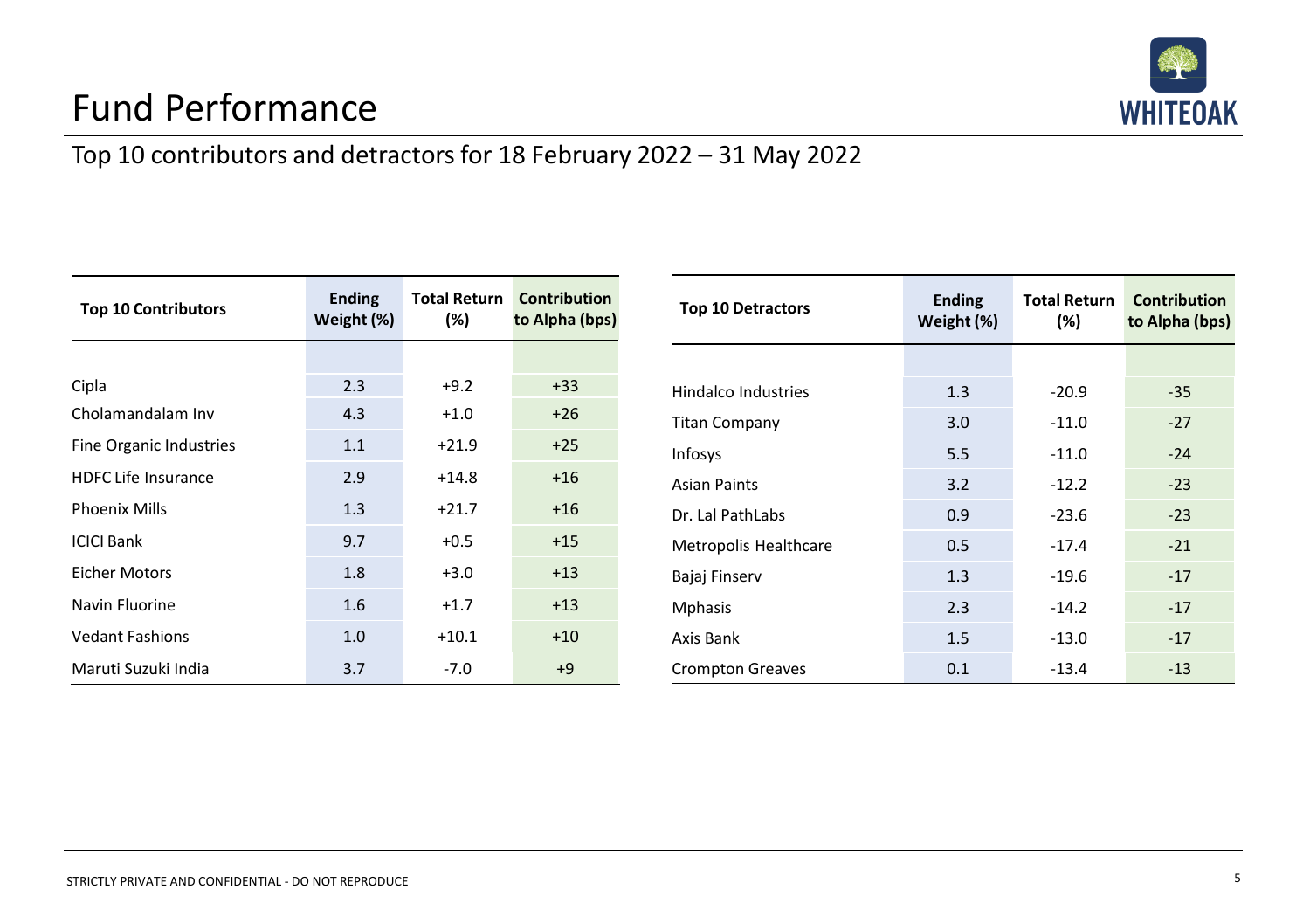# Top 20 Portfolio Holdings



### As at 31 May 2022

| <b>Holding Name</b>                 | <b>Ending Weight</b><br>(%) | <b>Holding Name</b>        | <b>Ending Weight</b><br>(%) |
|-------------------------------------|-----------------------------|----------------------------|-----------------------------|
|                                     |                             |                            |                             |
| <b>ICICI Bank</b>                   | 9.7                         | <b>Astral Poly Technik</b> | 2.7                         |
| <b>HDFC</b> Bank                    | 7.3                         | Ambuja Cements             | 2.5                         |
| Infosys                             | 5.5                         | Cipla                      | 2.3                         |
| Cholamandalam Inv                   | 4.3                         | <b>Mphasis</b>             | 2.3                         |
| Maruti Suzuki India                 | 3.7                         | Kotak Mahindra Bank        | 1.9                         |
| <b>Asian Paints</b>                 | 3.2                         | <b>Eicher Motors</b>       | 1.8                         |
| Nestle India                        | 3.1                         | Navin Fluorine             | 1.6                         |
| Titan Co                            | 3.0                         | Dixon Technologies India   | 1.5                         |
| <b>HDFC Standard Life Insurance</b> | 2.9                         | Axis Bank                  | 1.5                         |
| <b>Persistent Systems</b>           | 2.8                         | Coforge                    | 1.4                         |
| <b>Total</b>                        |                             |                            | 64.9                        |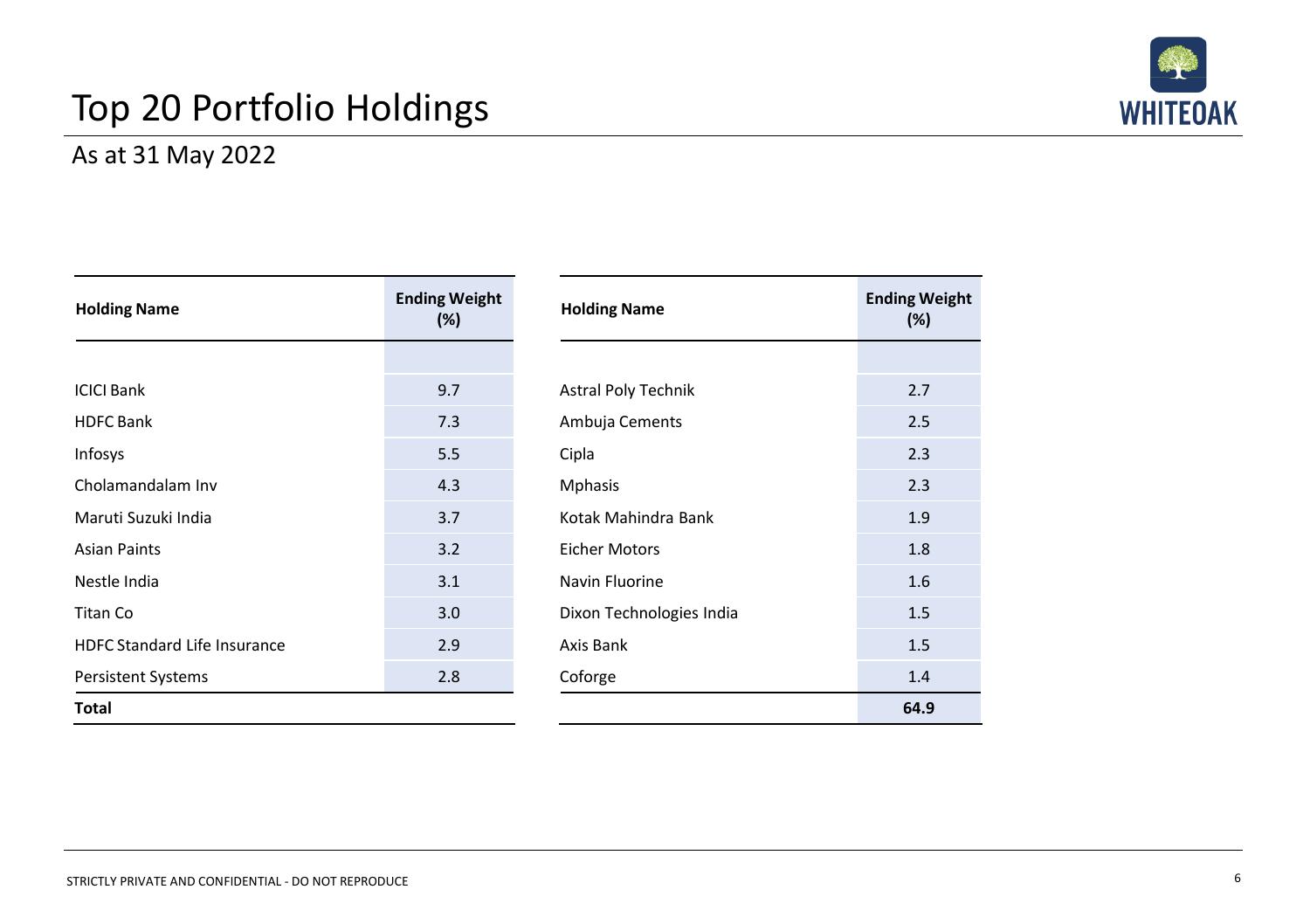

# Fund Composition





Portfolio S&P BSE 500



<sup>1</sup>The number inside the bars denote the number of companies in each classification. ETF's and Index futures are included in large cap. <sup>2</sup> Market Cap Classification as per Securities and Exchange Board of India (SEBI) guidelines for Mutual Funds.